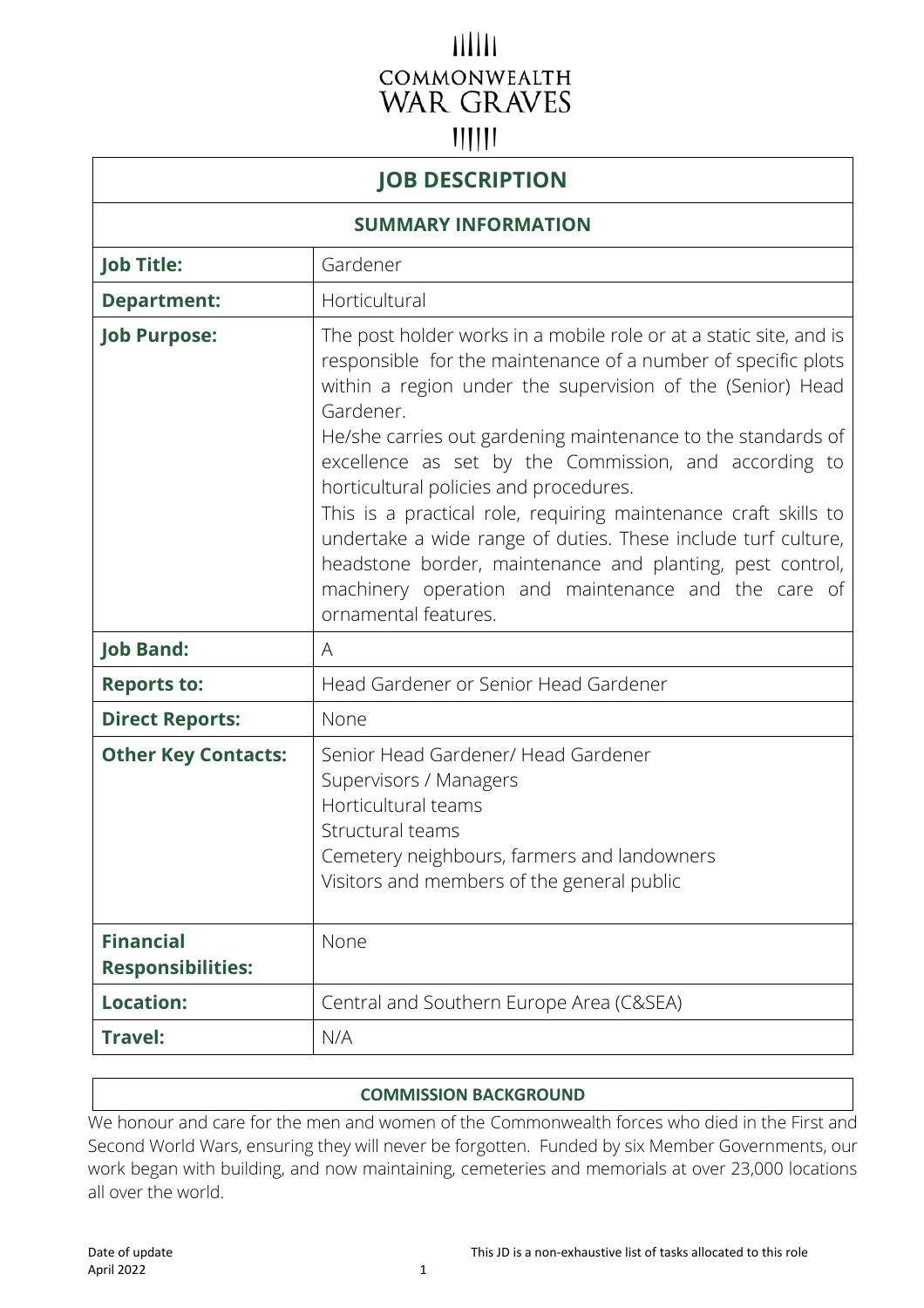# THIT COMMONWEALTH **WAR GRAVES**  $111111$

Today, over a century after we first began, our work continues through our staff, supporters and volunteers who preserve our unique cultural, horticultural and architectural heritage and ensure that the stories of those who died are told.

# KEY RESPONSIBILITIES and ACCOUNTABILITIES OF THE ROLE

#### General

- Undertakes the practical horticultural maintenance, renovation work and caretaking duties. This includes mowing, edging, hedge cutting, weeding, pruning and pesticide application. The work varies with the seasons.
- Responsible for the safe operation, care, day to day maintenance and repair of all work equipment to a set standard. This includes team vehicles.
- Reports to Line Management any structural defects noted, any development in the surroundings or environment of cemeteries and memorials, which are observed during maintenance duties.
- Observes with the Commissions safety procedures and safe working practices, ensures that PPE is used appropriately, and that the Commission's H&S policies, procedures and safety instructions are adhered to at all times.
- Undertakes any other duties which may reasonably be regarded as within the nature of the role.

#### Business expertise

• Ability to understand how tasks relate to the work of other gardeners within the cemetery.

# **Leadership**

• No supervisory responsibility.

#### Problem solving

• Demonstrates a basic level of common sense in completing routine tasks; applying this to address any simple problems that may arise.

#### Nature of impact

• Impact on cemetery standards across C&SEA at a group level.

# Area of impact

• Responsible for own work with the ability to generally effect standards across C&SEA at a group level.

#### Interpersonal skills

- Good communication skills, able to interact within the team, visitors and members of the public.
- Provides advice/direction and other information to Cemetery visitors/members of the public, helps them locate war graves